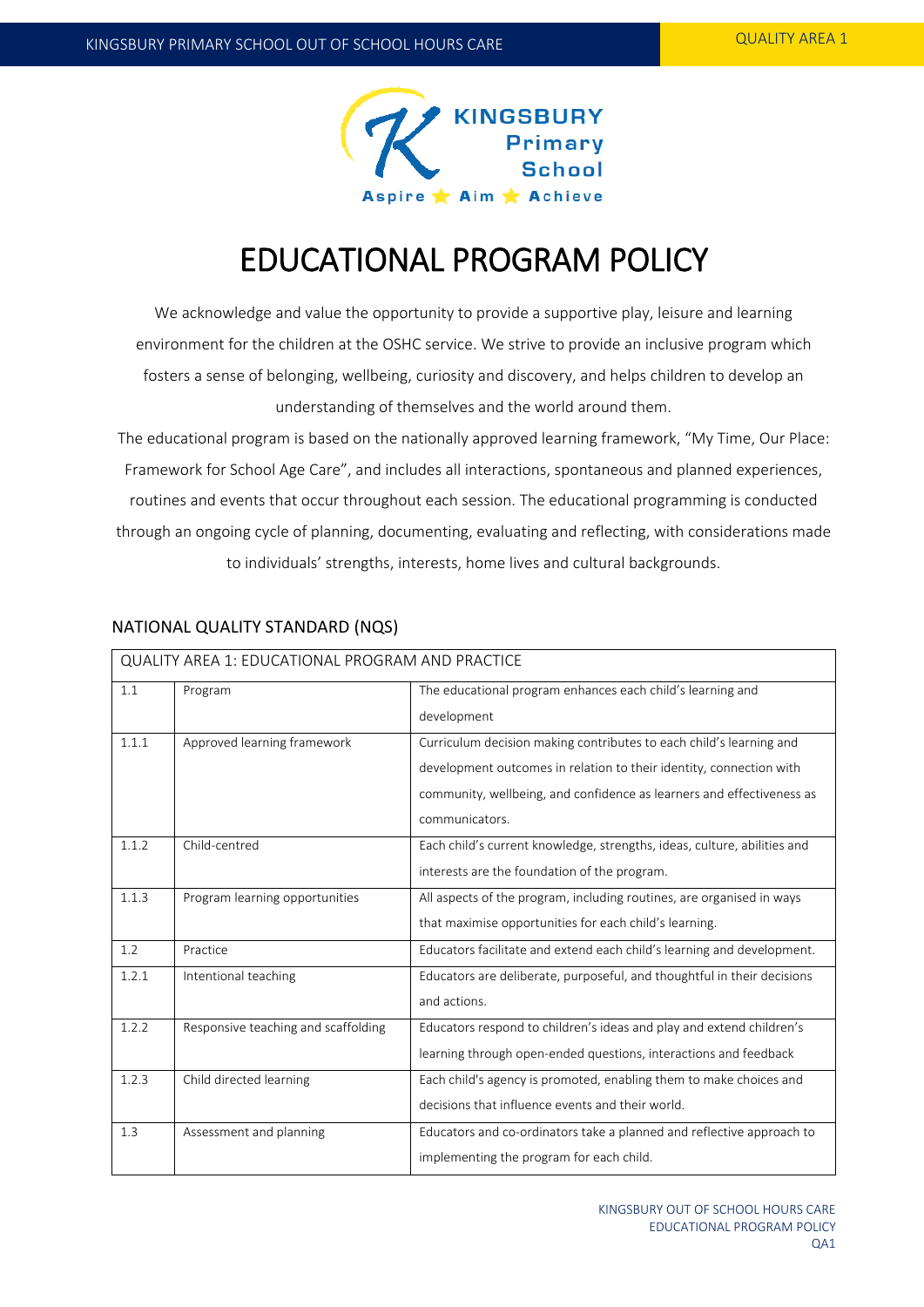| 1.3.1 | Assessment and planning cycle | Each child's learning and development is assessed or evaluated as part |  |
|-------|-------------------------------|------------------------------------------------------------------------|--|
|       |                               | of an ongoing cycle of observation, analysing learning, documentation, |  |
|       |                               | planning, implementation and reflection.                               |  |
| 1.3.2 | Critical reflection           | Critical reflection on children's learning and development, both as    |  |
|       |                               | individuals and in groups, drives program planning and implementation. |  |
| 1.3.3 | Information for families      | Families are informed about the program and their child's progress.    |  |

### RELATED POLICIES

Code of Conduct Policy Multi-Cultural Policy Cyber Safety Policy Privacy and Security Policy Additional Needs Policy Family Communication Policy Supervision Policy Excursion Policy Behaviour Guidance Policy Interactions with Children, Family and Staff Policy Respect for Children Policy Photograph Policy Celebrations Policy Retention of Records Policy

### PURPOSE

To provide a program which will nurture the development of life skills and complement children's experiences, opportunities and relationships at school, at home and in the community.

### SCOPE

This policy applies to children, families, staff and management of the Service.

### IMPLEMENTATION

The Guide to the National Quality Standard explains that planning involves observing, gathering and interpreting information about children, their experiences and learning to inform the preparation of environments and experiences that are engaging and meaningful.

The national approved learning framework which outlines practices that support and promote children's learning is My Time, Our Place: Framework for School Age Care in Australia ('Framework for School Age Care'). The aim of the Framework for School Age Care is to extend and enrich the wellbeing and development of school age children in education and care settings. It acknowledges time and place as children engage in a range of play and leisure experiences that allow them to feel happy, safe and relaxed; interact with friends and practice social skills; solve problems; try new activities; and learn life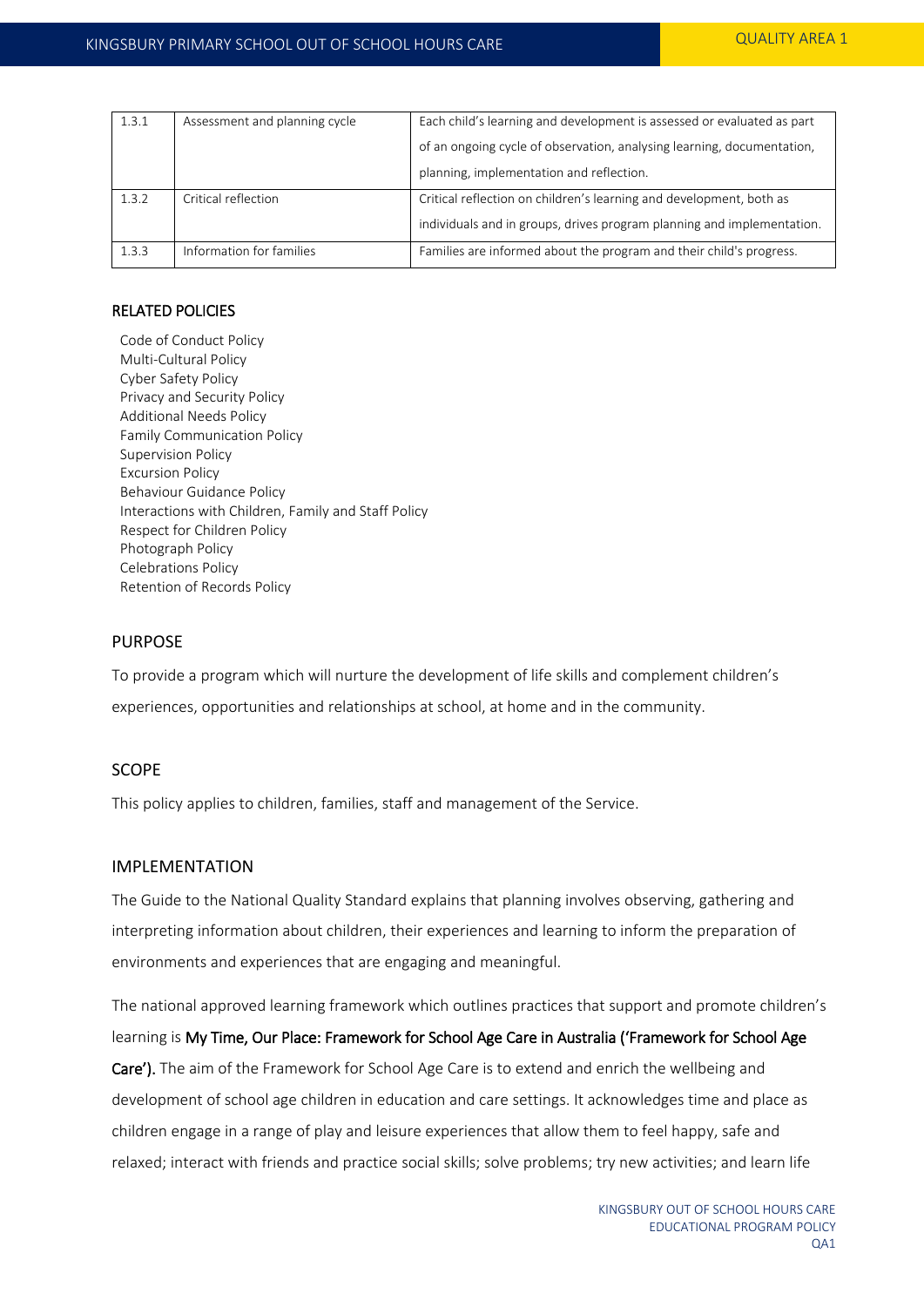skills. Furthermore, it supports Goal 2 of the Melbourne Declaration on Educational Goals for Young Australians which aims for all young Australians to become:

- successful learners
- confident and creative individuals and
- active and informed citizens. (Commonwealth of Australia, 2009, p.5).

## OUR SERVICE IS COMMITTED TO MY TIME, OUR PLACE: FRAMEWORK FOR SCHOOL AGE CARE IN AUSTRALIA (MTOP).

- Every child will be equally valued. Their efforts, achievements and learning, and those of others will be celebrated.
- Educators will work in collaboration with children and their families to provide relevant learning experiences for each child, based on their interests, strengths and family experiences.
- The program will be constructed on the children's interests and ideas; educators will build upon and extend on children's interests, spontaneous experiences and family contributions.
- Educators will observe, record and evaluate children's wellbeing, development, engagement with learning life skills, and engagement with learning through formal and informal observation methods.
- **Educators will use reflection and documentation to inform and evaluate programs and to support** children in achieving learning outcomes.
- Where appropriate, the service will liaise with external agencies and support persons to best educate and care for children with additional needs.

The program will provide a variety of developmentally appropriate experiences and materials that are selected to achieve the following goals:

- Foster positive self-concept
- Foster high-level thinking skills
- Develop social skills
- Encourage children to reason, question and experiment
- Support language development
- Enhance physical development and skills
- Foster independence and initiative
- Encourage and demonstrate sound health, safety and nutritional practices
- Encourage creative expression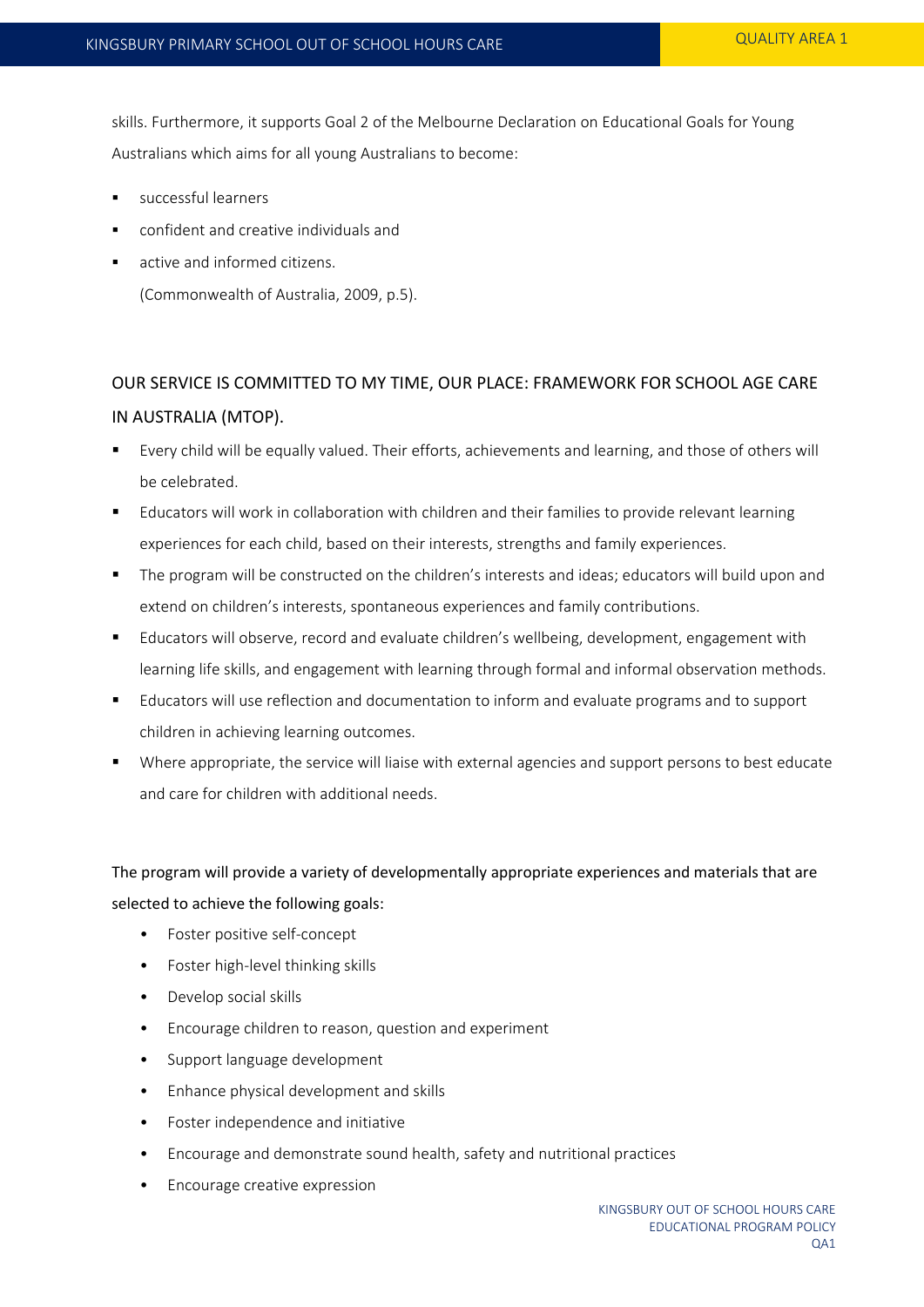- Respect cultural diversity of staff and children
- Respect gender diversity

### MANAGEMENT/NOMINATED SUPERVISOR/RESPONSIBLE PERSON WILL:

- Ensure that a suitable program based on the My Time, Our Place Framework is delivered to all children.
- Ensure all Educators work as a team in preparing and/or implementing the leisure curriculum based on the Service's philosophy.
- Ensure modifications are made in the environment for children with special needs.
- Be consistently aware of and responsive to children who may require additional support, assistance or attention, noticing and listening carefully to children's concerns and discussing diverse perspectives on issues of inclusion and exclusion and fair and unfair behaviour.
- **Ensure a conscious balance between indoor and outdoor experiences is planned for with large blocks** of unstructured time for child-initiated play.
- Communicate with families on a regular basis.
- **Ensure each child is acknowledged for their uniqueness in a positive way.**
- Support children's efforts and ideas, assisting and encouraging as appropriate.
- Ensure the educational program is displayed in a place that is accessible to parents and families.
- Ensure the purpose of the program is documented

#### EDUCATORS WILL:

- Implement an ongoing cycle of planning, documenting, evaluating and critically reflecting on children's learning which will underpin the educational program.
- Promote shared learning and collaboration.
- Provide unstructured experiences that take into account that school age children have had a structured and busy day at school.
- Ensure materials and equipment reflect the cultural diversity that exists in our society.
- Respond to children's ideas and play and use intentional teaching to scaffold and extend each child's learning.
- Provide experiences that actively promote and initiate the investigation of ideas, exploration, prediction, and hypothesising.
- Gather information from families upon enrolment regarding the child's needs, interest and family backgrounds.